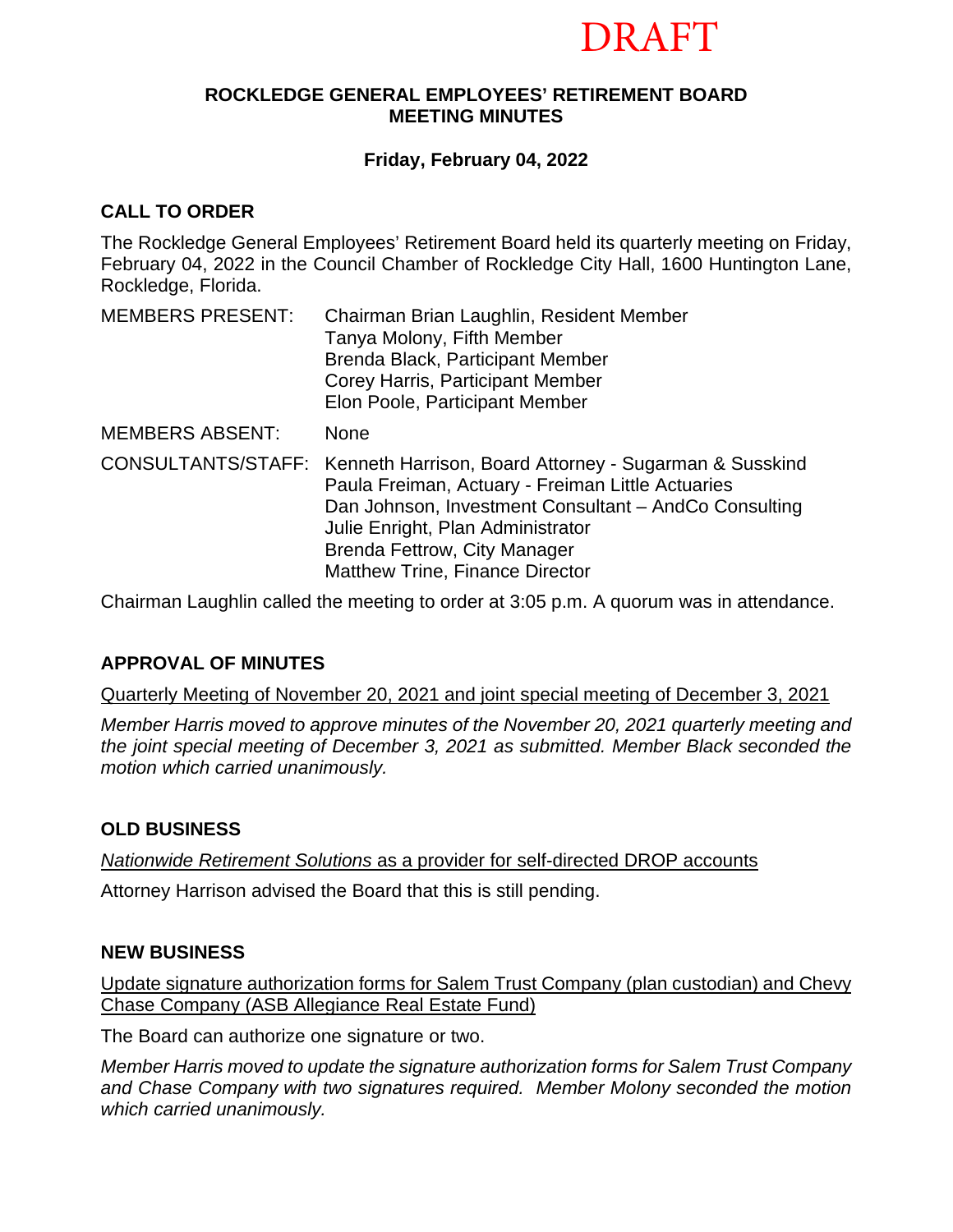Discussion regarding feasibility of offering a guaranteed rate for DROP participants

Discussion ensued regarding offering DROP option for guaranteed rates and examples of plan provided with options to discuss at 1.5% interest. It was noted that this is subject to collective bargaining. City Manager Fettrow advised feasibility of offering guaranteed and will discuss this with collective bargaining this summer. Chairman Laughlin requested the City Manager discuss with collective bargaining.

Ratify travel expense reports/reimbursements for attendance at FPPTA Winter Trustee School in Lake Buena Vista

*Member Molony moved to ratify travel expense reports/reimbursements. Member Harris seconded the motion which passed unanimously.*

# **REPORTS & COMMUNICATIONS**

Report: Investment Consultant (Dan Johnson, AndCo Consulting)

1. Investment Performance Report for quarter ended December 31, 2021

Mr. Johnson presented the performance report and economic commentary for the quarter ended December 31, 2021. Reviewed current market conditions: Large Cap up over 11%, International up 2%, Fixed Income is flat. The one year result for Large Cap is 28.7%, Mid Cap is 22.6% and Bonds are down -1.0%. Discussed Treasury yield curve and current market index. The market since January 2022 has been down.

All asset classes in the portfolio were within their target ranges. No rebalancing was needed.

Total market value as of December 31, 2021 was \$24,242,527 up from \$22,720,091 for the previous quarter ended September 30, 2021.

Quarterly performance results (i.e., quarter ending December 31, 2020) for the various investment styles/managers represented in the portfolio were as follows:

*Fidelity (domestic equities) – (48% of the portfolio)* positive return of 9.15% *EuroPacific Growth (international) –* negative return of -1.13% *Garcia Hamilton & Associates (domestic fixed income) –* negative return of -0.23% *PIMCO Diversified Income (global fixed income)* – positive return of 0.04% ASB Allegiance Real Estate (commingled real estate) – positive return of 4.03% *GHA (Bonds)* – 19% of portfolio that matures in one year which will be good if interest rates rise.

Mr. Johnson discussed preliminary report on real estate. International infrastructure has possibilities for example high quality. ASB Allegiance Real Estate is underperforming and has moved out of major office and retail in cities. Because of uncertainty in the interest rates AndCo recommends proceeding cautiously and to take time before deciding on real estate search.

Mr. Johnson noted that a five year rolling average for investment performance is used by the Actuary for the valuation report. The 10 year value from investing is about \$13 million. Reviewed investment fee analysis and noted ASB has reduced their fees.

*Member Harris moved to accept the investment performance report for the quarter ended December 31, 2021. Member Molony seconded the motion which passed unanimously.*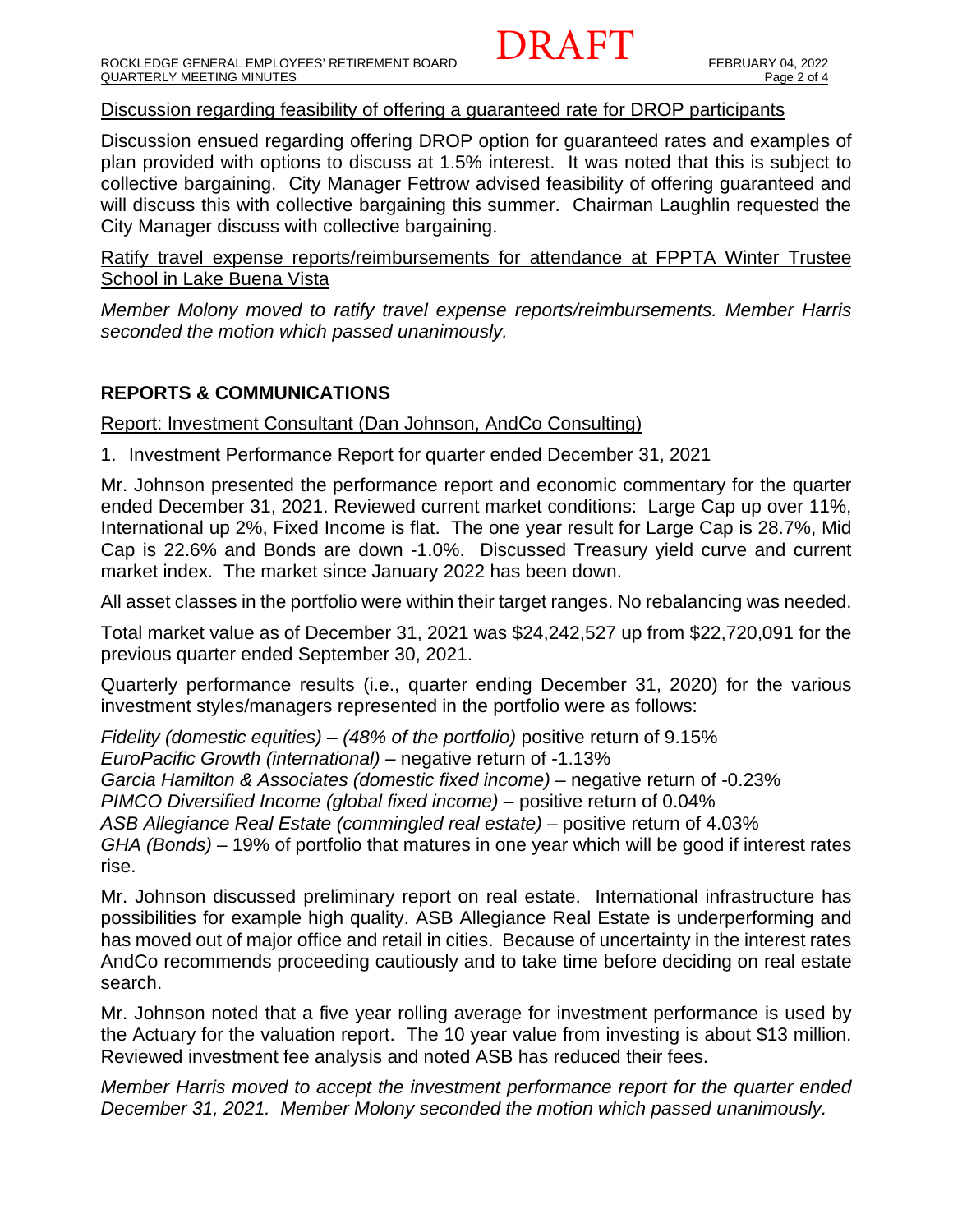#### 2. Core Real Estate Manager Search

The Board discussed getting an update on the ASB review and status of the market at a future meeting. Also discussed degree of risk and leverage.

DRAFT

*Member Harris moved to table the core real estate manager research. Member Black seconded the motion which passed unanimously.* 

#### Report: Actuarial Consultant (Paula Freiman, Freiman Little Actuaries, LLC)

1. Presentation of annual valuation for fiscal year ending September 30, 2021

Actuary Paula Freiman presented the October 1, 2021 Actuarial Valuation Report for the Rockledge General Employees' Retirement Plan. The valuation established minimum funding requirements for the fiscal year beginning October 1, 2022. The report also included GASB 67/68 disclosure information.

The minimum funding requirement for the ensuing fiscal year was \$445,456 which was a significant decrease over the current funding level of \$574,800. Expressed as a percentage of pensionable payroll, the city's minimum contribution was 8.43% (a decrease from the current level of 12.25%). The city continued to prefund its employer contributions.

Positive actuarial experience included investment returns exceeding the assumption, change of assumed rate of return to 7.65% from 7.75%, and a change in the salary assumption to years 0-12 of 5.50% and +13 years of 4.50%.

The unfunded accrued liability (UAL) as of the valuation date was \$786,786. The Plan's funded status was 99.52% represented an increase over the previous year's funded percentage of 95.55%. The valuation utilized the mortality assumption used by Florida Retirement System for non-special risk employees for its most recent valuation.

Actuary Freiman recommended the Board consider, in the future, to reduce the assumed rate of return.

*Member Black moved to approve the annual actuarial valuation as of October 1, 2021 as presented. Member Molony seconded the motion which passed unanimously.*

*2.* Declare expected annual rate of investment return for assets of Rockledge General Employees' Retirement Plan

Actuary Freiman recommended the Board declare the rate at 7.65% with the current report assumptions. Discuss in future subsequently reducing the rate by 10 basis points per year for the next several years. City Manager Dr. Fettrow advised of goal to request City Council to keep current rate for funding level for the next year.

*Member Molony moved to declare an expected rate of return of 7.65 percent. Member Harris seconded the motion which carried unanimously.*

Plan Administrator Enright would prepare the necessary correspondence to the Division of Retirement advising of the expected annual rate of return for the plan.